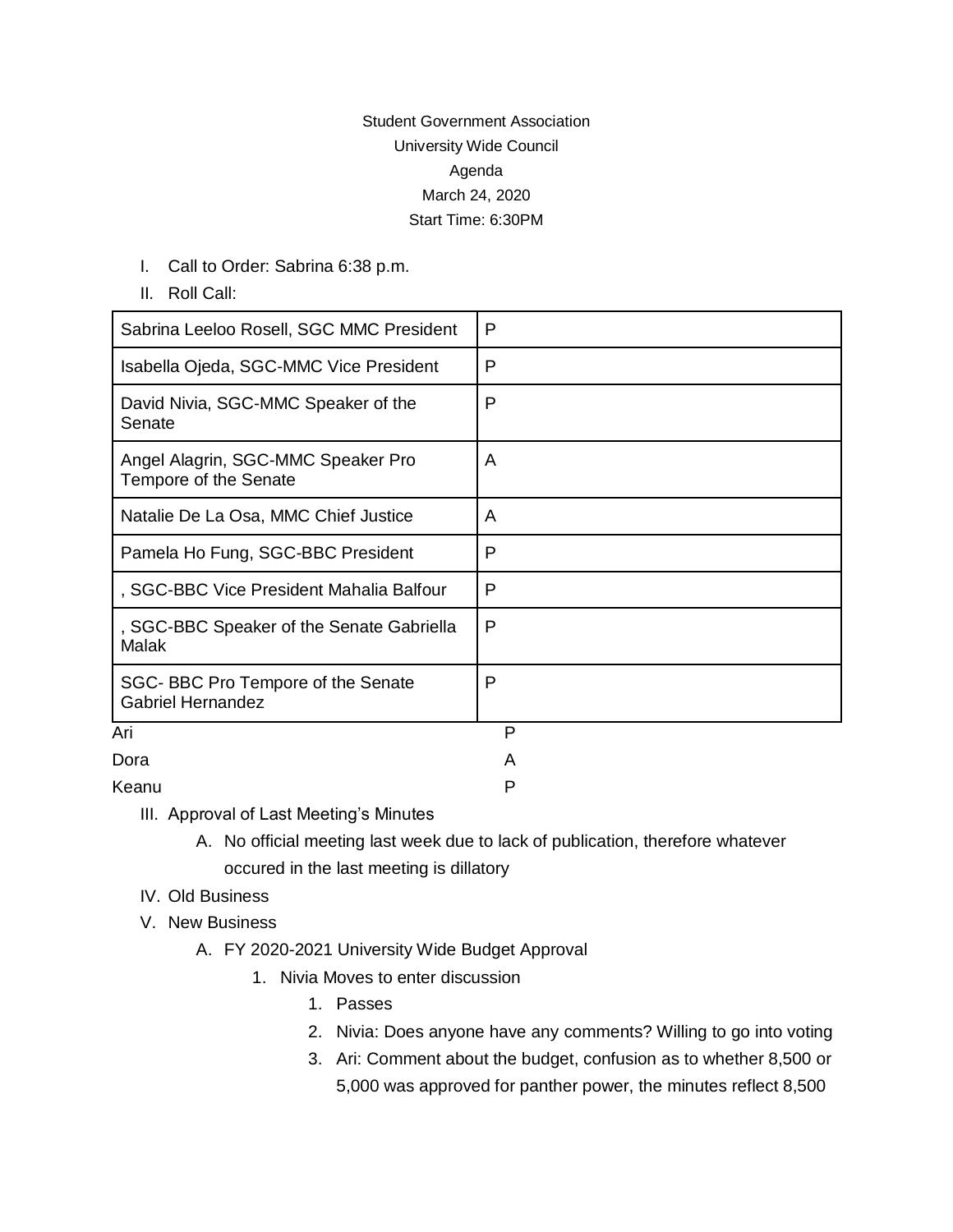- 4. Pam grateful to work with everyone
- 5. Ari: 7-2-0 Vote on Panther Power at 8,500
	- a. Budgets were stressful for everyone and very pleased to work with everyone
- 6. Sabrina: Thankful to serve the students
- 7. David: Thanks everyone for having a great attitude
- 2. Nivia moves to approve U-Wide budget Fiscal year 2020-2021 Sufficient second achieved
	- 1. Passes
	- 2. (Y means yea vote) (NP means not present)

| Sabrina Leeloo Rosell, SGC MMC President                      | Y              |
|---------------------------------------------------------------|----------------|
| Isabella Ojeda, SGC-MMC Vice President                        | Υ              |
| David Nivia, SGC-MMC Speaker of the<br>Senate                 | Υ              |
| Angel Alagrin, SGC-MMC Speaker Pro<br>Tempore of the Senate   | N <sub>P</sub> |
| Natalie De La Osa, MMC Chief Justice                          |                |
| Pamela Ho Fung, SGC-BBC President                             | Υ              |
| , SGC-BBC Vice President Mahalia Balfour                      | Υ              |
| , SGC-BBC Speaker of the Senate Gabriella<br><b>Malak</b>     | Y              |
| SGC-BBC Pro Tempore of the Senate<br><b>Gabriel Hernandez</b> | Υ              |

Budget passes unanimously

- B. Emergency aid for students in need
- C. Finance committee
	- 1. Pam: The current COVID-19 Situation does not fit into the Student relief funds and therefore we could make a potential use of the Finance Committee Line
	- 2. Sabrina: Should look into this further, potentially establish a carry forward for the line items to make up for increased demand the next year. Student publicity for the ignite campaign
	- 3. Advisor Michelle: A&S cannot be used for this purpose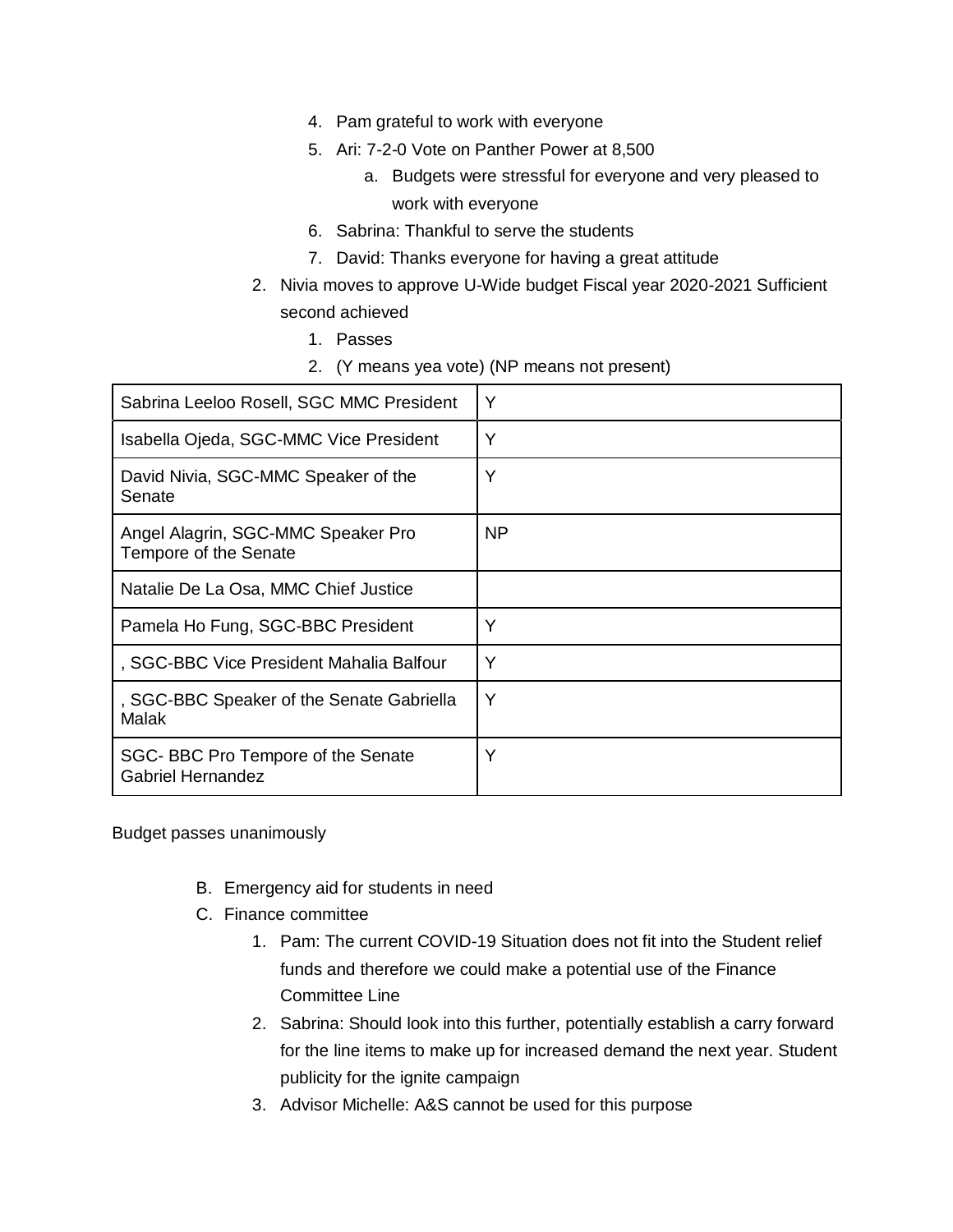- 4. Sabrina: : stay in touch and get communication from external to advertise this further
- D. Online outreach

1.

- 1. Encouraging the Councils to activate virtually, Instagram Live on Friday's
- 2. Mahalia- Transfering the programming into digital for BBC SGA
- E. Elections
	- 1. Will need to enter into an online election
	- 2. The most feasible dates would be the
		- 1. 7th and 8th or the 14th and 15th of April
		- 2. SGA needs to manage its own elections
		- 3. Advisor Larissa- the earlier the elections are held the more room for error can be absorbed
	- 3. Nivia moves for online voting on April 7th 2020 and April 8th 2020 from the hours of 9:00 a.m. until 7:00 p.m. VP Isa seconds

| Sabrina Leeloo Rosell, SGC MMC President                             | Y  |
|----------------------------------------------------------------------|----|
| <b>Isabella Ojeda, SGC-MMC Vice President</b>                        | Ÿ  |
| David Nivia, SGC-MMC Speaker of the<br>Senate                        | Ÿ  |
| Angel Alagrin, SGC-MMC Speaker Pro<br><b>Tempore of the Senate</b>   | NP |
| Natalie De La Osa, MMC Chief Justice                                 |    |
| Pamela Ho Fung, SGC-BBC President                                    | Ÿ  |
| , SGC-BBC Vice President Mahalia Balfour                             | Ÿ  |
| <b>SGC-BBC Speaker of the Senate Gabriella</b><br><b>Malak</b>       | Y  |
| <b>SGC-BBC Pro Tempore of the Senate</b><br><b>Gabriel Hernandez</b> | Ÿ  |

Passes unanimously

Faculty Senate Vote on the Pass Fail Model:

Will be an option extended to students of a D or above unless delineated for a specific course. Will have 10 calendar days after the final grade which must be decided with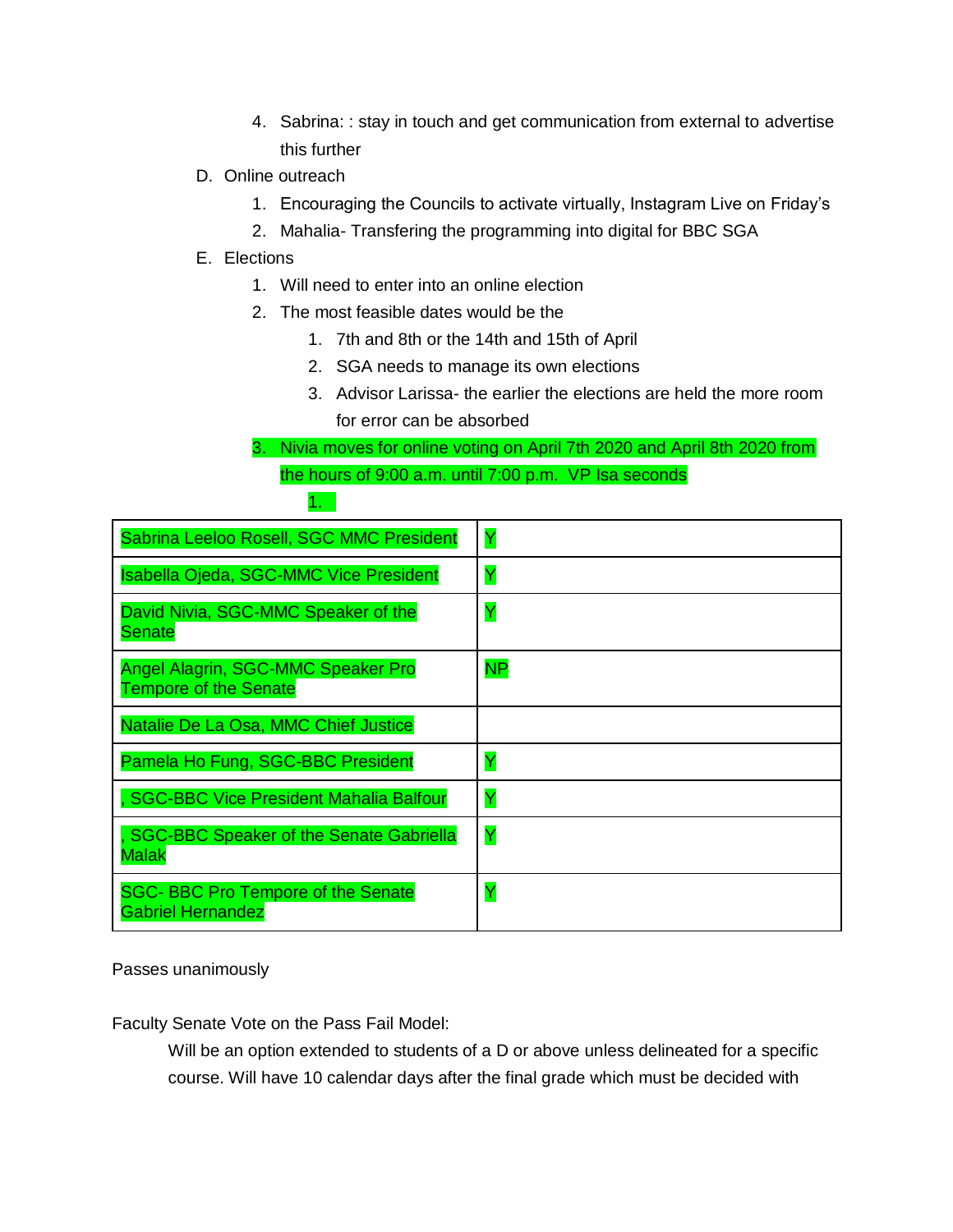Advisors. People should opt in before the final dates. On the Transcript there would be a note that the reason for the Pass/No Credit would be due to the COVID-19 Situation.

Nivia moves to prohibit all on-campus physical campaigning for the rest of Spring Campaigning season 2020 and all on campus campaigning during this time shall be considered a disqualifiable offence in accordance with University Guidance. Second by VP ISA passes

## Discussion:

| 1. Nivia- Main reason why it was brought up was because it need to be written on paper |   |
|----------------------------------------------------------------------------------------|---|
| Nivia moves to vote on the motion Isa seconds                                          |   |
| Sabrina Leeloo Rosell, SGC MMC President                                               | Y |
| <b>Isabella Ojeda, SGC-MMC Vice President</b>                                          | Y |
| David Nivia, SGC-MMC Speaker of the<br><b>Senate</b>                                   | Ÿ |
| <b>Angel Alagrin, SGC-MMC Speaker Pro</b><br><b>Tempore of the Senate</b>              |   |
| Natalie De La Osa, MMC Chief Justice                                                   |   |
| Pamela Ho Fung, SGC-BBC President                                                      | Ñ |
| , SGC-BBC Vice President Mahalia Balfour                                               | N |
| <b>SGC-BBC Speaker of the Senate Gabriella</b><br><b>Malak</b>                         | N |
| <b>SGC-BBC Pro Tempore of the Senate</b><br><b>Gabriel Hernandez</b>                   | N |

**Motion Fails** 

Nivia moves to prohibit all on-campus physical campaigning for the rest of Spring Campaigning season 2020 and all on campus campaigning during this time shall be considered a disqualifiable offence in accordance with University Guidance at FIU Isa seconds